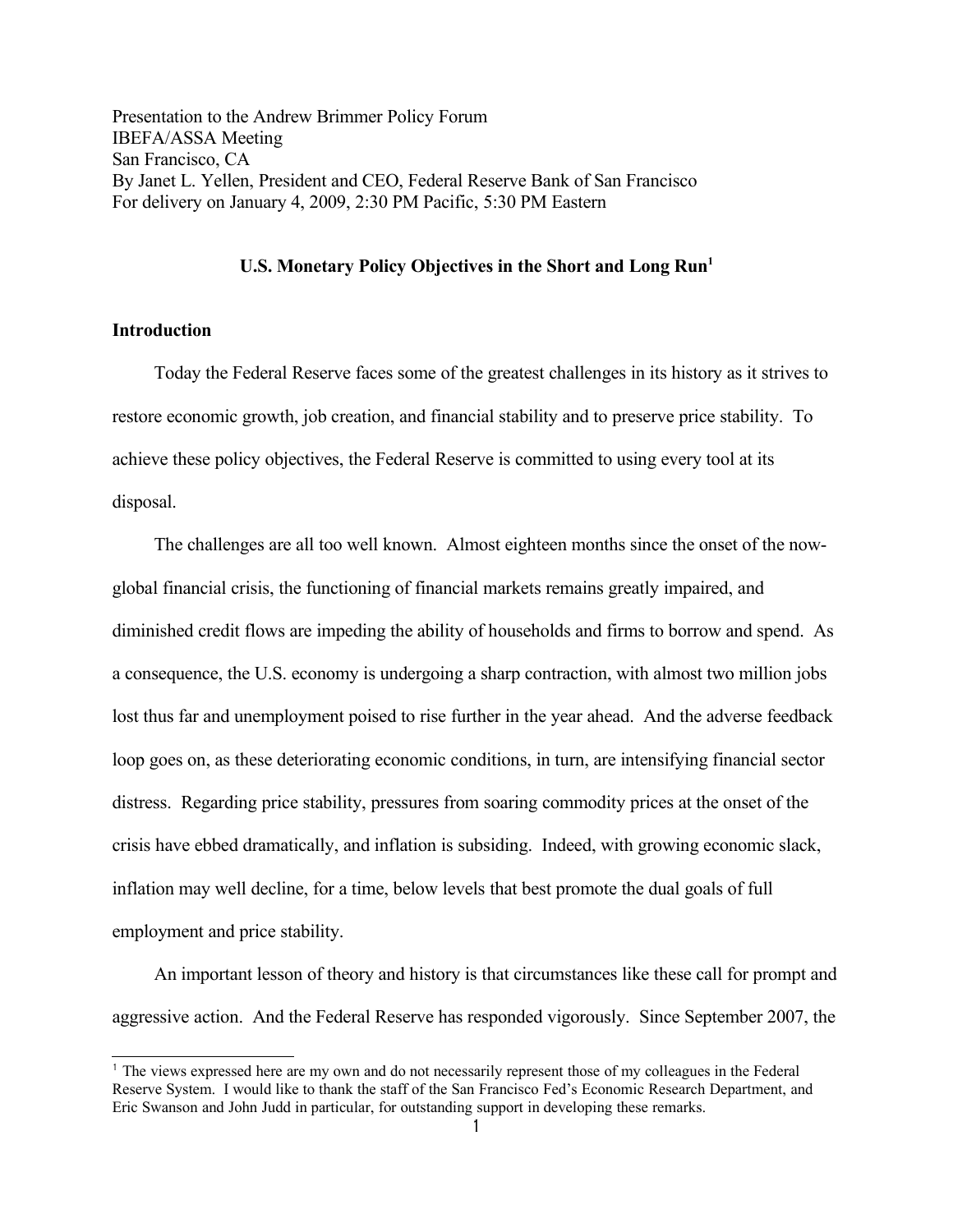FOMC has cut the federal funds rate target roughly 500 basis points. In December, the Committee took the historic final step of lowering the federal funds rate essentially to its "zero bound," establishing a target range of 0 to  $\frac{1}{4}$  percent and communicating its expectation that weak economic conditions would likely warrant exceptionally low levels of the federal funds rate for some time. This move exhausts the Fed's ability to provide stimulus through "conventional" monetary policy actions. But it by no means exhausts the Fed's options to stimulate the economy through other measures. The Committee's focus going forward will be on "non-conventional" programs that use its balance sheet to improve the functioning of financial markets, an arena where considerable scope for action remains. In my remarks today, I will describe the balance sheet measures that the Fed has already put in place, addressing some frequently asked questions: Have the programs worked? What is the scope for expanding these policies going forward? How does the Fed's approach compare to the quantitative easing policy implemented by the Bank of Japan between 2001 and 2006? I will also discuss the potential role that enhanced Fed communications might play in helping to achieve both short- and long-run objectives.

To preview my answers, I will argue that the suite of programs that the Fed has already announced or put in place are an appropriate and creative response to alleviate strains from the ongoing credit crunch. The evidence suggests to me that they have improved liquidity in the money markets and lowered the cost of private credit. Going forward, asset purchases and lending programs could be expanded and extended to additional sectors impacted by the credit crunch. As for the comparison to Japan's experience, to my mind, the differences outweigh the similarities. Roughly speaking, the Fed is focused on the potential for targeted programs on the "asset side" of its balance sheet to improve credit flows in specific impaired markets, whereas the Bank of Japan was primarily focused on the potential for an expansion of the total quantity of its liabilities—the excess reserves of the banking system—to spur additional bank lending.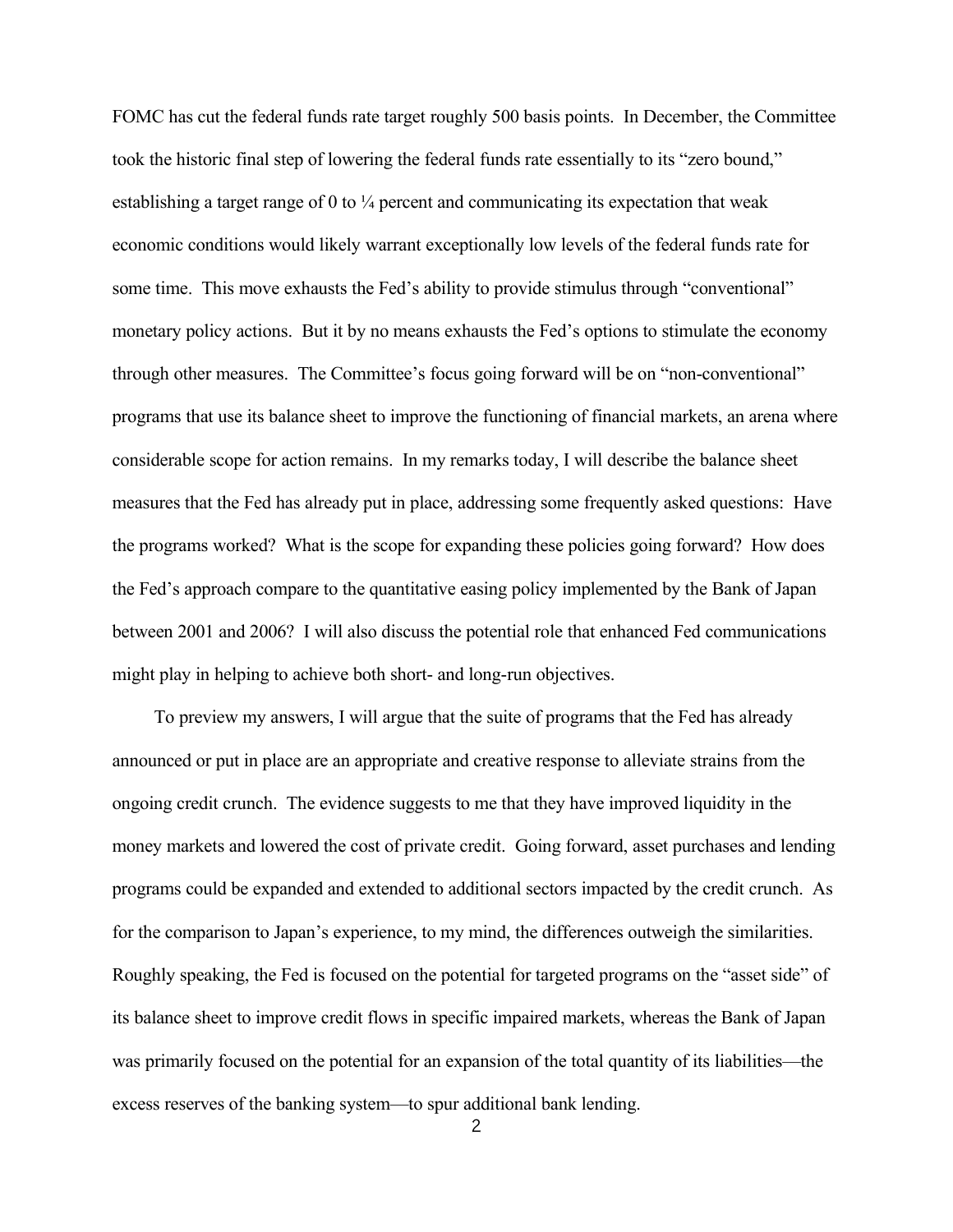#### **The Fed's Balance Sheet Policies**

Since the onset of the crisis, the Fed has massively expanded the provision of liquidity to financial institutions, thereby easing the broader credit crunch. Serving as lender of last resort is a time-honored function for central banks and is critical in mitigating systemic risk. But in doing so during the current crisis, the Fed has crossed traditional boundaries by extending the maturity of the loans, the range of acceptable collateral, and the range of eligible borrowing institutions. At the onset of the crisis, the Fed encouraged banks to use the discount window. The apparent stigma associated with use of the window, however, discouraged banks from borrowing. To address this problem, the Fed introduced and has substantially expanded a new auction system (the Term Auction Facility or TAF) to distribute discount window loans. Auctions of longer-term (up to 84 day) loans at regular intervals were added to address a persistent shortage of term funding in the money markets, as evidenced, for example, by exceptionally high spreads of term versus overnight Libor loans. To further ease severe liquidity pressures at quarter- and year-end, the Fed introduced a system of forward auctions on TAF loans. In addition, the Fed supported the provision of dollar liquidity beyond our own shores through a vast expansion of its network of swap lines with foreign central banks, raising the size of borrowing lines with existing swap partners and adding additional central banks to the network.

A unique feature of the current financial crisis is that it has engulfed not only the banking system but also an enormous sector comprising the so-called "shadow banking system," which includes an array of non-bank financial institutions. It was apparent early on that confining the provision of liquidity to depository institutions alone would be insufficient to meet the liquidity needs of the broader financial markets. In response, the Fed invoked, for the first time since the Great Depression, its authority under section 13(3) of the Federal Reserve Act to lend in "unusual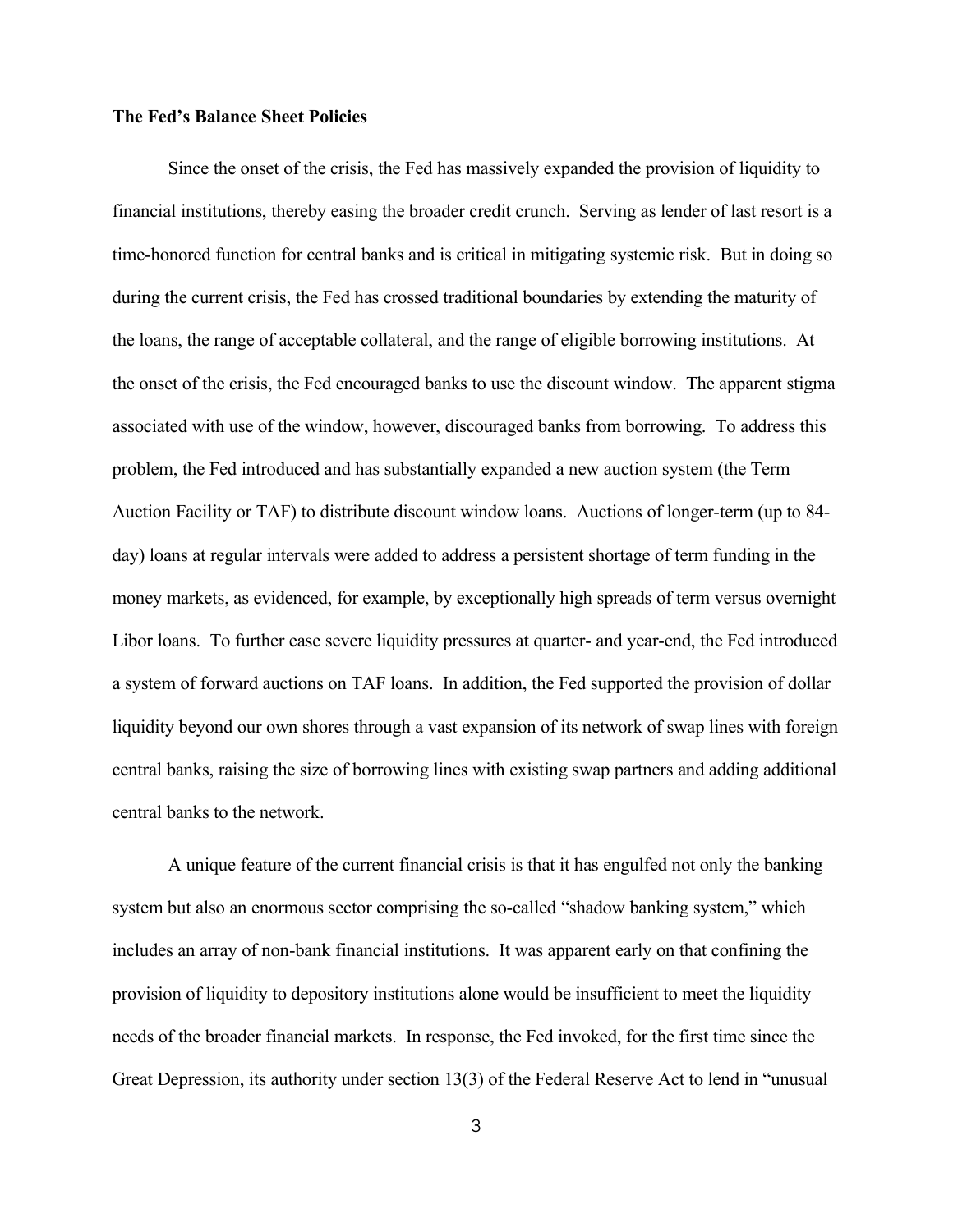and exigent circumstances" to "individuals, partnerships, or corporations" that are "unable to secure adequate credit accommodations from other banking institutions." Discount window lending under this authority was used to facilitate the acquisition of Bear Stearns and to stabilize AIG and Citigroup—three systemically important financial firms. It has also been invoked to establish a discount window facility for primary dealers (the Primary Dealer Credit Facility or PDCF) and a new facility to enhance the ability of primary dealers to finance their securities inventories through the repo market. This Term Securities Lending Facility (TSLF), through an auction mechanism, lends out Treasury securities from the Fed's own holdings to primary dealers in exchange for investment grade securities. The facility, in effect, offers collateral to dealers for use in repos that is more desirable in the market than most asset-backed securities.

The Fed's use of its balance sheet to support the functioning of credit markets expanded dramatically following such events as the bankruptcy of Lehman Brothers and the near-collapse of AIG. Those events triggered severe disruptions in short-term money markets as investors in prime money market funds fled to the safety of the shortest Treasury securities. These disruptions also triggered dysfunction in the commercial paper market, a large and important source of short-term financing for both financial and nonfinancial corporations. Two new facilities (the Asset-Backed Commercial Paper Money Market Mutual Fund Liquidity Facility (AMLF) and Money Market Investor Funding Facility (MMIFF) were introduced to provide backup liquidity to money market mutual funds to help them cope with redemptions that could otherwise cause them to "break the buck." The AMLF provides nonrecourse discount window loans to banks to enable them to purchase asset-backed commercial paper from money market mutual funds, and the MMIFF provides loans to a private-sector vehicle established to purchase a broad range of assets from these funds.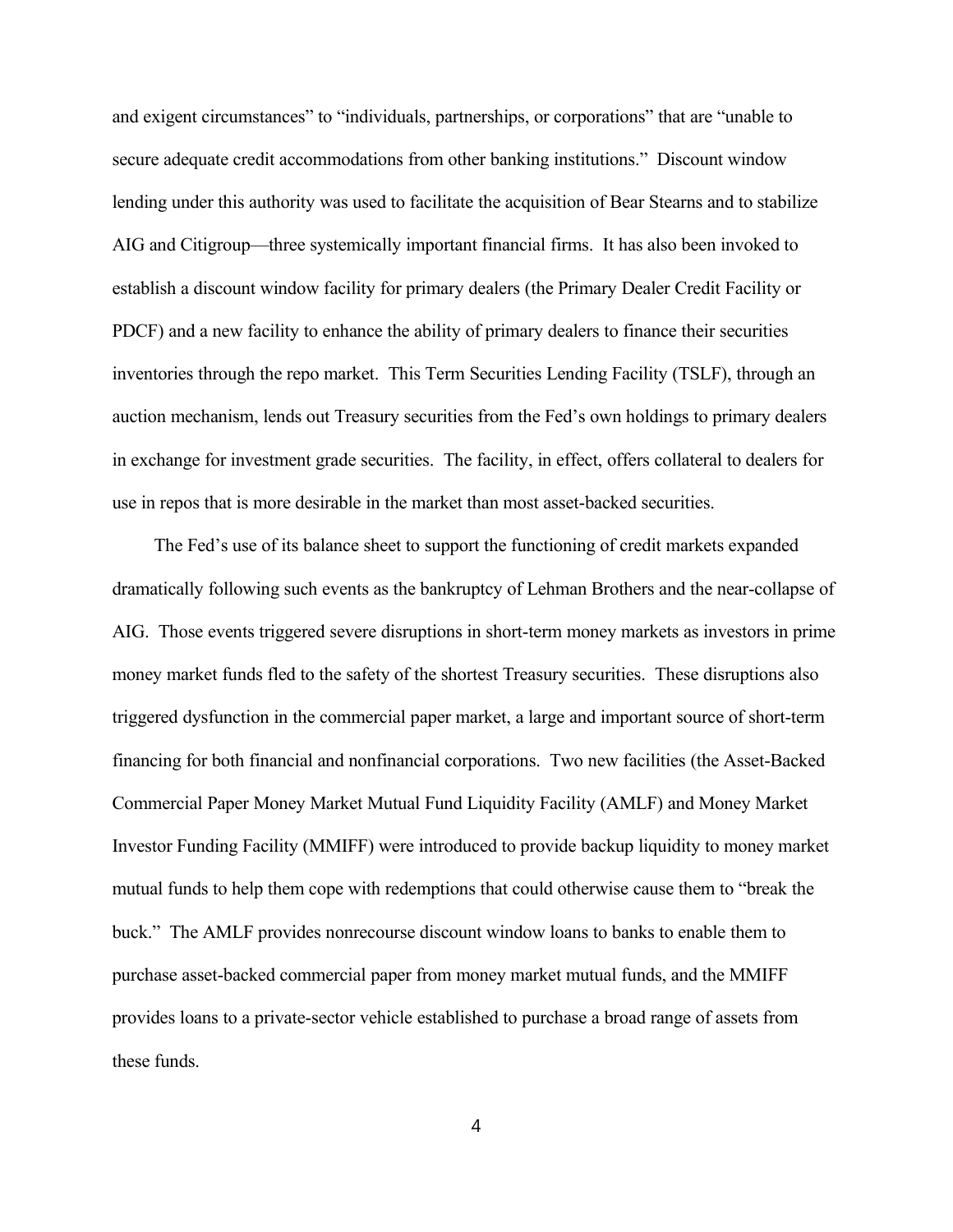In order to restore functioning to the commercial paper market, the Fed has also committed to providing loans to a new Commercial Paper Funding Facility (CPFF) that was set up to purchase commercial paper from highly rated (A1P1) issuers. Importantly, the ultimate purpose of all of these facilities is to enhance the provision of credit to a broad range of private borrowers by restoring the liquidity and functioning of short-term money markets.

In my judgment, the suite of facilities that the Fed has created to improve money market conditions is working to satisfy the financial system's greatly increased demand for safe assets and liquidity. Conditions are still abnormal, but money market functioning has clearly improved relative to the dark days of last September and October. For example, term Libor rates have declined along with the spreads of these rates over the federal funds rate. Since term Libor rates are a benchmark for many adjustable-rate loans, including mortgages, the benefits of these reductions are rippling throughout the private sector. For highly rated commercial paper, eligible for the CPFF, spreads have also narrowed substantially. In contrast, the borrowing spreads for less highly rated paper (A2P2) remain extremely elevated.

Moving beyond the money markets, interventions have only just begun, and considerable scope remains for targeted asset purchases and discount window lending programs to improve the flow of credit and reduce its cost in sectors that have been severely impacted by the financial crisis. In November, the Fed announced and commenced a \$600 billion program to purchase agency debt and agency-insured mortgage-backed securities. A successful initiative in this area could provide significant support to the housing sector. Scope remains for larger interventions, and in December the FOMC reiterated its readiness to expand upon these purchases "as conditions warrant." Even at this early stage, the program appears to be having an impact. For example, yields on mortgagebacked securities and 30-year fixed-rate mortgages fell substantially immediately after the program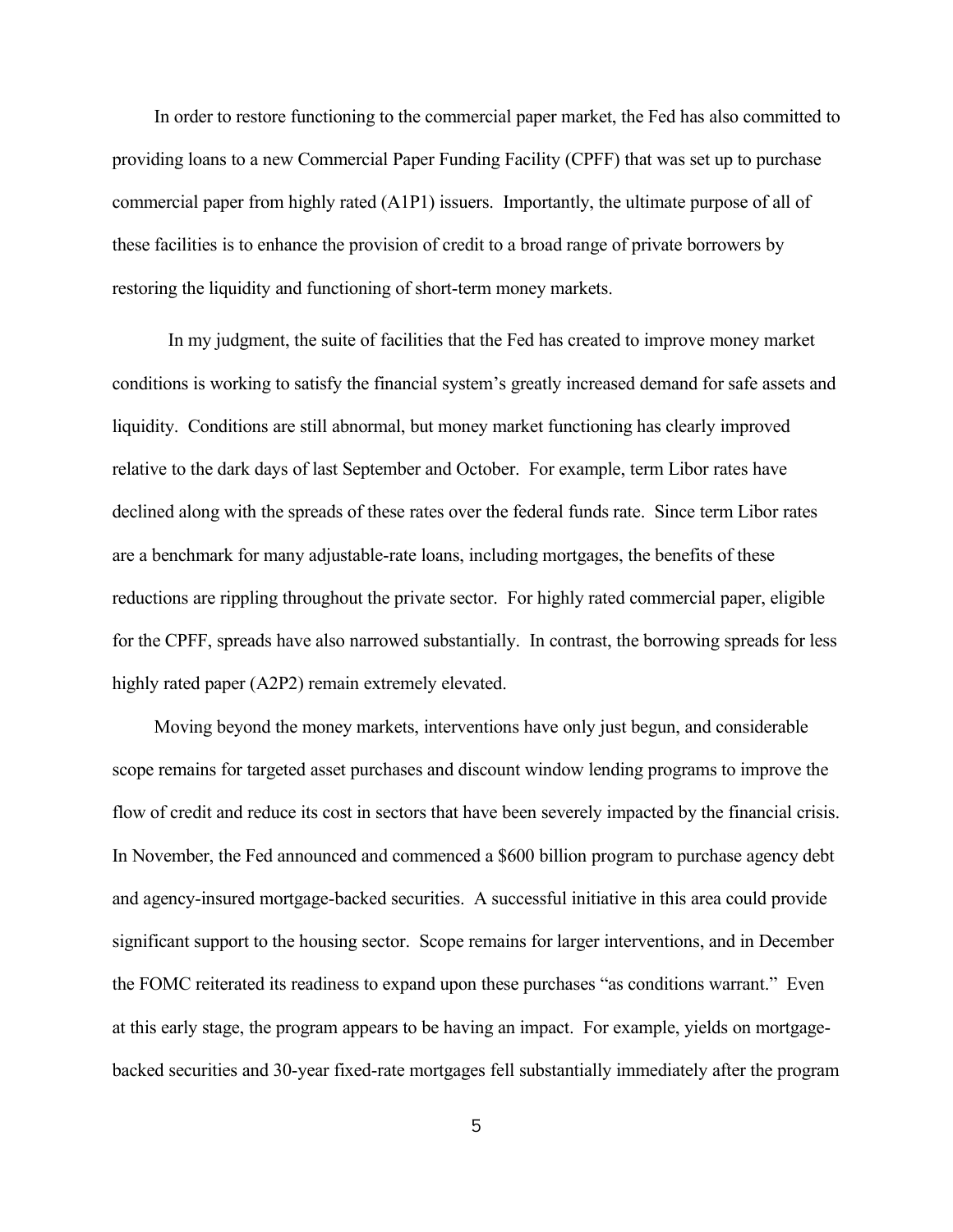was announced. The decline in mortgage rates, which also has been affected by a decline in Treasury yields, has prompted an upsurge in refinancing activity in recent weeks. The FOMC could also expand its purchases of longer-term Treasury debt—an initiative that could lower government borrowing rates and spill over into private borrowing rates more broadly. In its December statement, the FOMC noted that it is evaluating the potential benefits of such purchases.

The Federal Reserve Act confines the System's outright asset purchases to securities issued or guaranteed by the U.S. Treasury or U.S. agencies. Even so, the Fed has the potential to use its balance sheet to restore functioning in other impaired financial markets. The recently announced Term Asset-Backed Securities Loan Facility (TALF) provides a model for doing so. This new Fed facility is designed to spur lending to meet the credit needs of households and small businesses. The facility will support the issuance of securities collateralized by auto, student, credit card, and Small Business Administration (SBA) loans—sectors where the issuance of new securities has slowed to a trickle. The high borrowing spreads on such securities, even when the underlying loans are government-guaranteed—as in the case of SBA and many student loans—suggest not only heightened credit risk but also an impairment of market liquidity which the facilities can address. The inability of financial institutions to securitize such loans, and of potential investors in such securities to borrow against them on reasonable terms, reflects an important breakdown in credit markets. By improving the functioning of markets for securitized assets, the Fed has the potential to boost private-sector credit flows in support of the economy. Under the TALF, which is a joint Federal Reserve-Treasury initiative, the Fed has agreed to provide nonrecourse loans to holders of eligible highly rated asset-backed securities. Cooperation with the Treasury is necessary because the program entails some risk of loss and, under the Federal Reserve Act, all Fed lending must be appropriately secured. The Treasury has committed \$20 billion of TARP funds to protect the Fed against losses on the Fed's lending commitment of up to \$200 billion.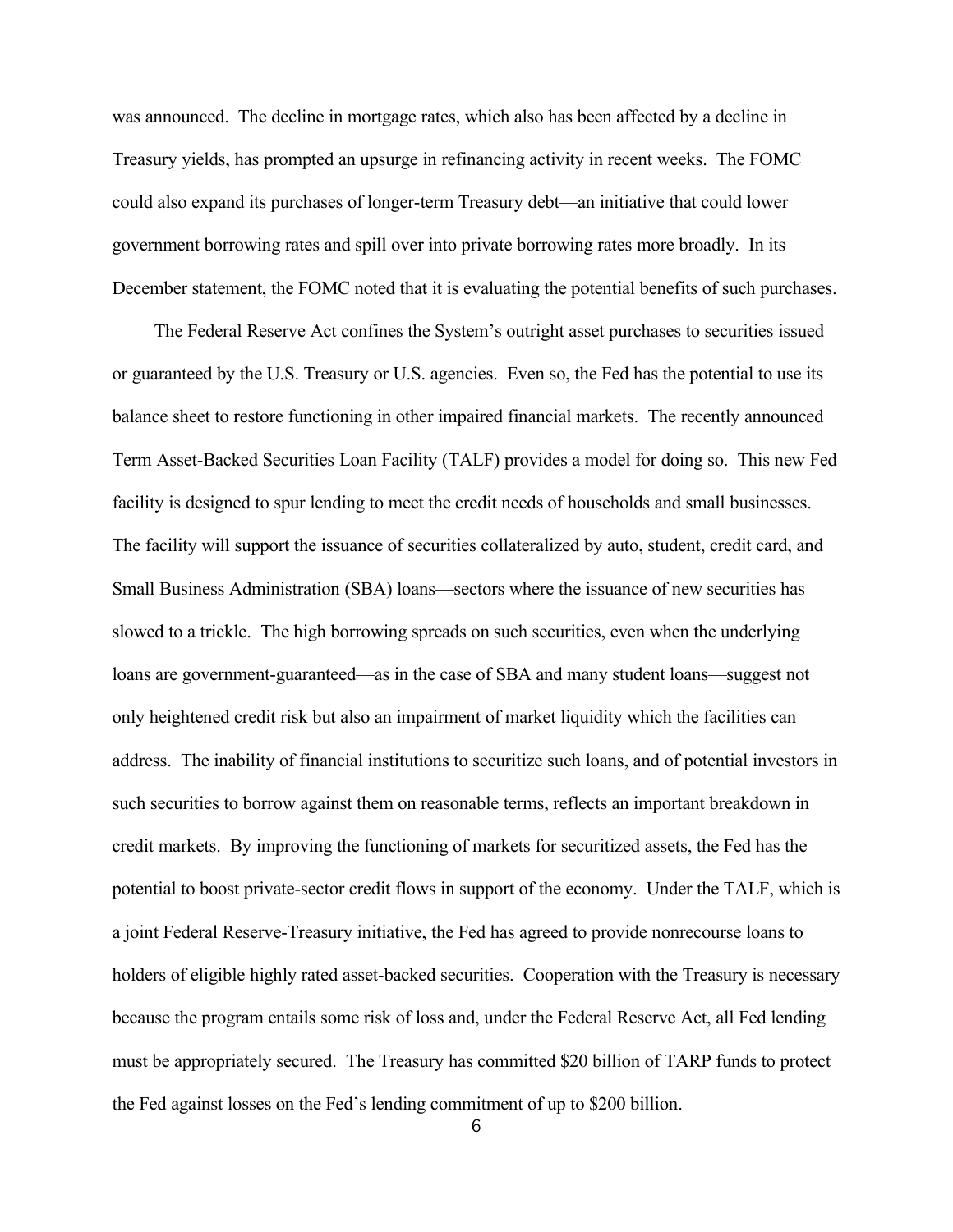The approach employed by the TALF can be expanded substantially, with higher lending volumes and additional asset classes covered by the program. Indeed, the Federal Reserve and the Treasury have announced that the facility could be expanded over time to include commercial and non-agency residential mortgage-backed securities. Securitization activity in these markets has all but dried up since the credit crisis began, and the shortage of credit in these critical sectors has made private borrowing costs exceptionally high. Along these lines, the FOMC stated that it "will continue to consider ways of using its balance sheet to further support credit markets and economic activity."

It is worth noting that, as the nation's central bank, the Fed can issue as much currency and bank reserves as required to finance these asset purchases and restore functioning to these markets. Indeed, the Federal Reserve's balance sheet has already ballooned from about \$900 billion at the beginning of 2008 to more than \$2.2 trillion currently—and is rising.

The Fed's current "balance sheet approach" to monetary policy creates an entirely new set of policy issues and challenges. For example, the Fed normally eschews interventions that directly affect the allocation of credit, and to a considerable extent, the new facilities rely on financial markets to channel funds to individual borrowers. However, the new facilities do influence credit allocation because they must be targeted at particular sectors of the credit market. In effect, the Fed must judge where to intervene, deciding where market dysfunction is greatest and where adverse consequences for the overall economy are particularly severe. Furthermore, many of the interventions are novel, so no straightforward methods are available to quantify their effectiveness. There are also no clear guidelines for the Fed to gauge the appropriate size of its interventions and few precedents for the Fed to use in communicating its policy stance to the public beyond announcing new programs and describing their terms in detail. Although the purpose of most programs is to lower borrowing costs, the Fed must be careful to avoid the risks that could result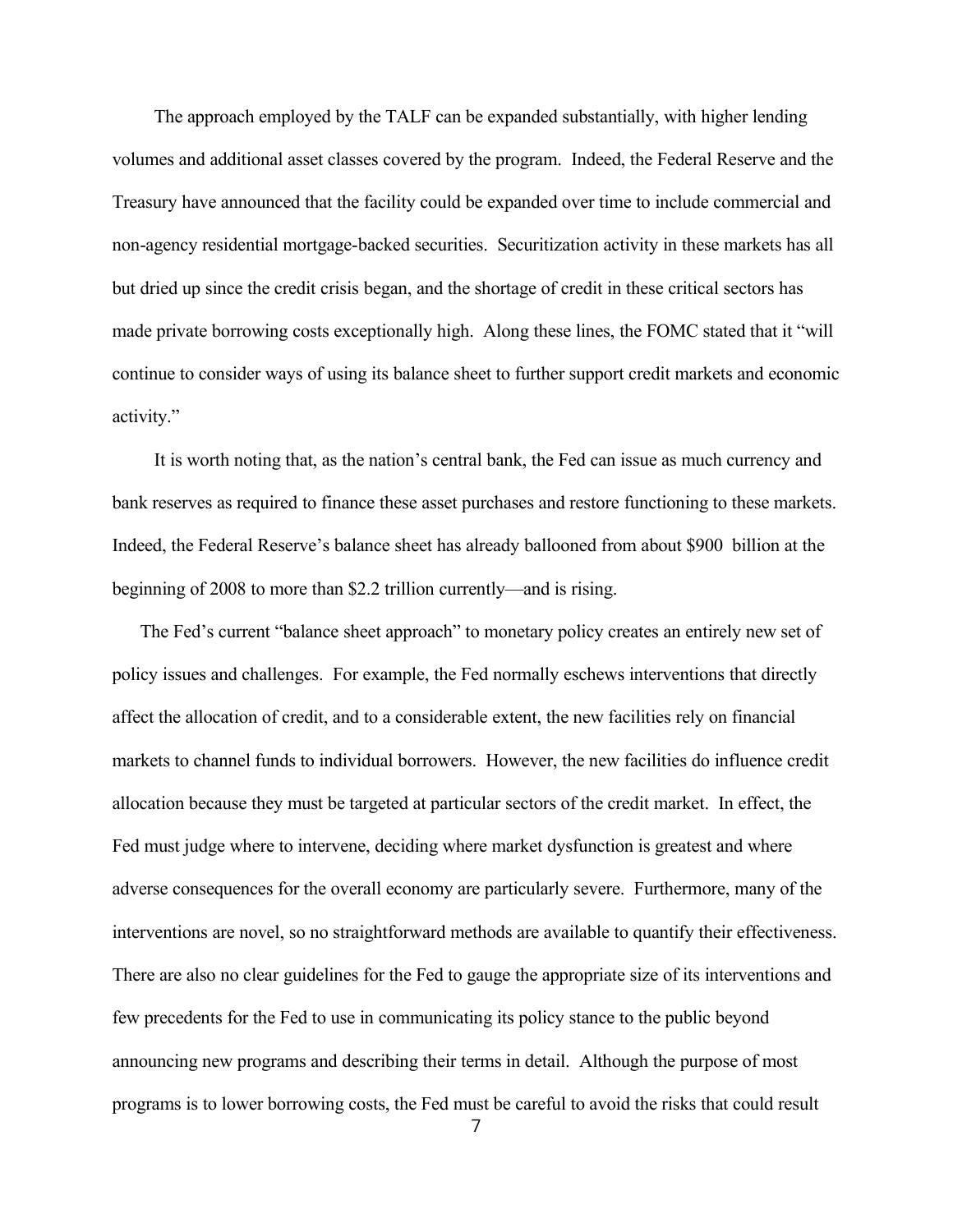from targeting some predetermined yield or spread. Finally, the Fed must ensure that it has an exit strategy to wind down the facilities in a timely and effective way when they are no longer needed. These challenges notwithstanding, I believe that the approaches I have described have considerable potential to contribute to a strong economic recovery.

## **Quantitative Easing?**

On the surface, it may seem appropriate to equate the Fed's use of its balance sheet to stimulate the economy with the quantitative easing policy pursued earlier by the Bank of Japan. But as I noted at the outset, the differences outweigh the similarities in my opinion. The main similarity is that the Fed, like the Bank of Japan, has increased the quantity of excess reserves in the banking system well above the minimum level required to push overnight interbank lending rates to the vicinity of zero. The creation of such a large volume of excess reserves, in the Fed's case, results from the enormous expansion in the Fed's discount window lending, foreign exchange swaps, and asset purchases. In the Bank of Japan's case, the expansion in excess reserves resulted from the deliberate adoption of an explicit numerical target for them. The theory underlying the Bank of Japan's intervention was that banks might be encouraged to lend by replacing their holdings of short-term government securities with excess cash. The problem with this idea is that, near the zero bound, short-term government securities and cash are almost perfect substitutes both are essentially riskless assets that yield a zero or near-zero rate of return; thus, exchanging one for the other should have little effect on banks' desire to lend. Indeed, the Japanese experience during their quantitative easing program in the early 2000s suggests that simply expanding excess bank reserves—even by a very large amount—had little effect on bank lending or on the economy more broadly. The policy may have lowered longer-term borrowing rates, however, by symbolizing and highlighting the Bank of Japan's commitment to fighting deflation by holding its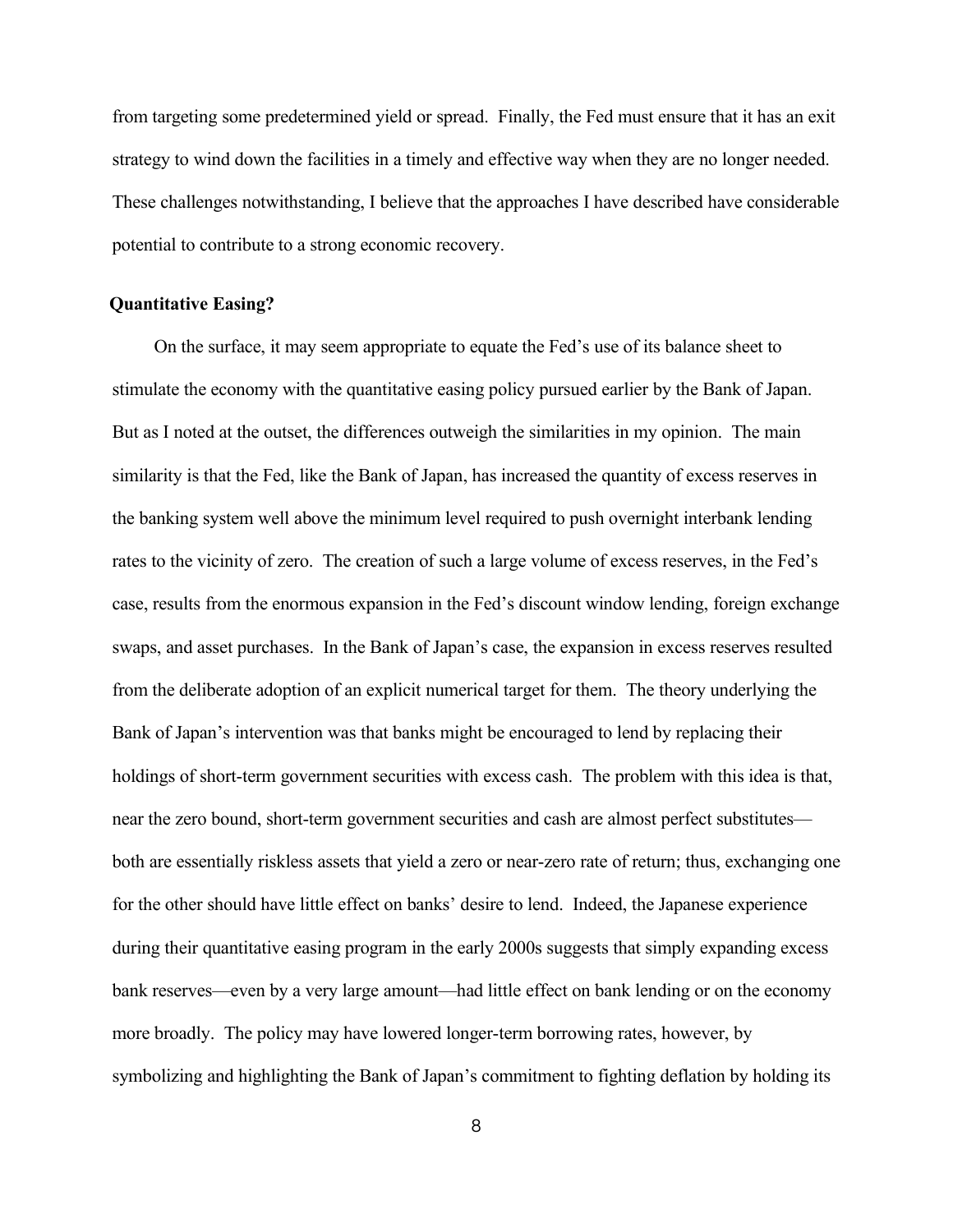short-term interest rate at zero for an extended time—until deflationary pressures had been convincingly dissipated.

In contrast, the overall size of assets on the Fed's balance sheet will be the result of decisions concerning the appropriate scale of each particular program and the extent to which the various programs and facilities are actually used by market participants. The take-up rates on these programs and facilities are likely to fluctuate over time as market conditions change. For example, early in a new Fed lending program, its impact on economic activity might rise with the associated expansion of the Fed's balance sheet. Later on, if the program helps to improve the functioning of the private market, success could be associated with the contraction of the Fed's balance sheet as the Fed exits from the market, leaving the determination of credit flows to private participants. Furthermore, the mere availability of backup liquidity through a facility may improve market functioning, even if the volume of borrowing is low. Thus, the impact of the totality of Fed programs should not be judged by the overall size of the Fed's balance sheet. Rather, it will be necessary to evaluate the success of each individual program in improving market function and facilitating the flow of credit.

#### **Federal Reserve Communications**

An extensive literature and some recent experience suggest that central bank communications may also play a helpful role in addressing the constraints relating to the zero-bound. For example, David Reifschneider and John Williams (2000) and Gauti Eggertsson and Michael Woodford (2003) showed that the constraints imposed by the zero lower bound are not very restrictive if the Fed can credibly commit to keeping the funds rate low for an extended period of time. The idea is that the FOMC can work around the zero lower bound on the *overnight* interest rate by lowering interest rate *expectations* in the future, thus pushing down longer-term interest rates to stimulate private spending. The Fed employed such an approach between 2003 and 2005, and has taken an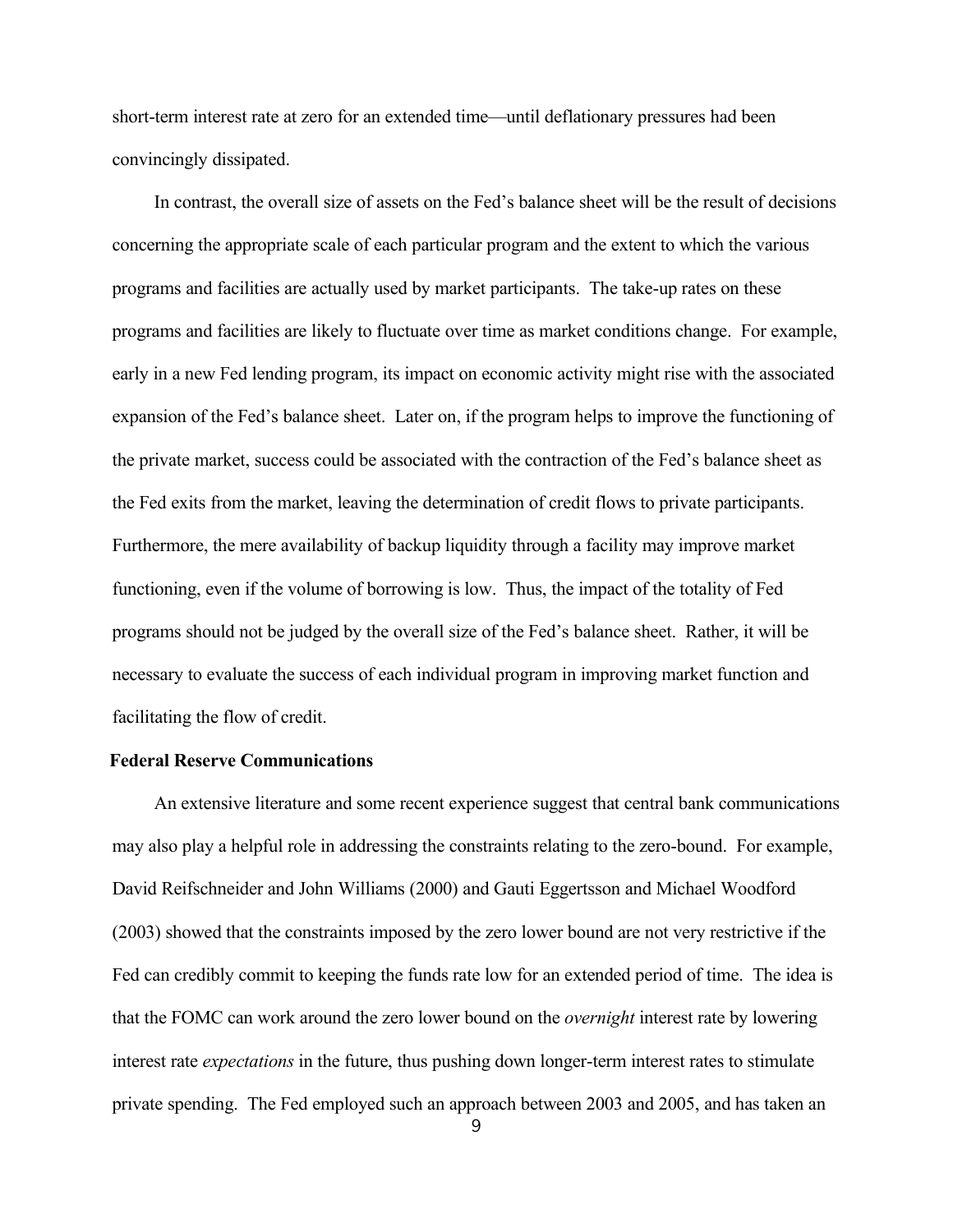important step along the same path in its December announcement by stating that "exceptionally low levels of the federal funds rate" are likely to be warranted "for some time" due to "weak" economic conditions." I believe that such statements can play a useful role in more clearly indicating to markets the Committee's own expectations concerning the federal funds rate path, conditional on the Committee's economic forecast.

Communication also can be important in the Fed's efforts to anchor long-term inflation expectations. As I mentioned at the outset, the odds are high that over the next few years, inflation will decline below desirable levels. It is especially important in such circumstances for the Fed to emphasize its commitment to returning inflation over time to the higher levels that are most appropriate to the attainment of its longer-term objectives. A decline in inflationary expectations when economic conditions are weak is pernicious, especially so when the federal funds rate has reached the zero bound, because any downdrift in inflation expectations leads to an updrift in real interest rates and a tightening of financial conditions.

Work by Refet Gürkaynak, Eric Swanson, and coauthors (2005, 2006) suggests that committing a central bank to a long-run inflation objective helps anchor longer-run inflation expectations in that country. Over the past few years, the FOMC has in fact taken important incremental steps toward making its longer-term inflation goals more explicit. For example, we are now publishing FOMC members' inflation forecasts for the next three years under the assumption of "appropriate monetary policy," and the publication of such forecasts has helped shape public understanding concerning the range of inflation outcomes that FOMC members regard as desirable in the longer term. Looking forward, there could be scope for the Committee to improve the clarity of these communications. I am optimistic that, by clearly communicating the Fed's commitment to low and stable inflation and by backing that commitment up with determined